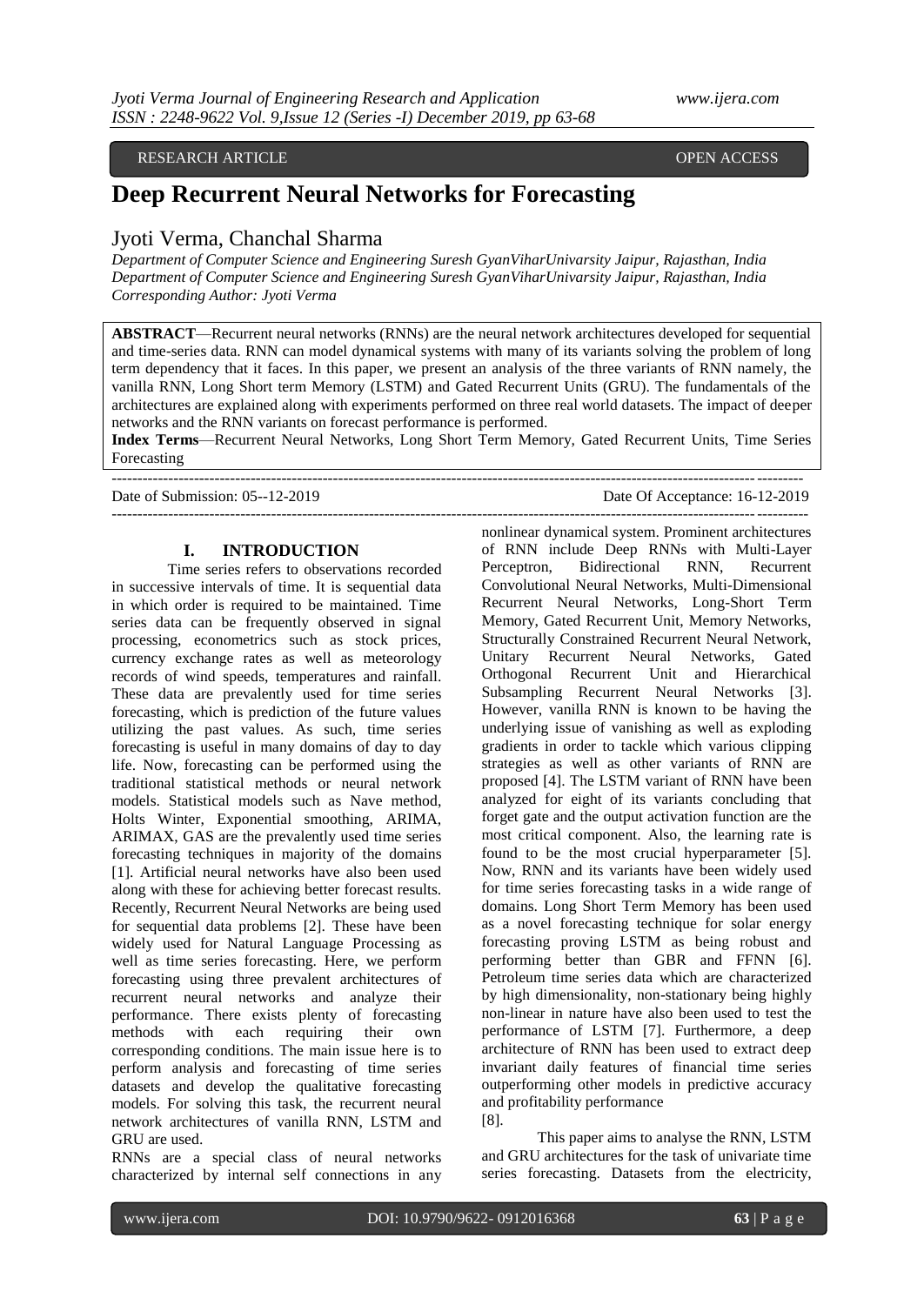stock and air quality domain are being used for deciding how length and problems from different domains influence the results of the three RNN architectures. The impact of deep neural network architecture is also analyzed for all three architectures. The paper is organized as follows. Section II discusses the architecture and mathematical formulation of the RNN models analyzed. Section III states the experimental details of the methodology adopted and the results while Section IV concludes the paper with future directions.

# **II. RECURRENT NEURAL NETWORK ARCHITECTURES**

This section summarizes the basics of the RNN architectures which are analyzed in this paper. RNN is the most basic of all the three and GRU and LSTM are the variants which were introduced at a later time.



**Fig. 1. RNN**

# **A. Recurrent Neural Networks**

Recurrent Neural Networks [9] are in the family of feedforward neural networks. They are different from other feedforward networks in their ability to send information over time-steps. Recurrent Neural Networks are considered Turing complete and can simulate arbitrary programs (with weights). If we view neural networks as optimization over functions, we can consider Recurrent Neural Networks as optimization over programs. Recurrent neural networks are well suited for modeling functions for which the input and/or output is composed of vectors that involve a time dependency between the values. Recurrent neural networks model the time aspect of data by creating cycles in the network (hence, the recurrent part of the name). RNN is a special type of Neural Network that accounts for the dependencies between data nodes. It preserves the sequential information in an inner state, allowing them to persist the knowledge accrued from subsequent time steps.

$$
z_{t} = W^{xh} x_{t} + W^{hh} h_{t-1}
$$

$$
h_{t} = \tanh[\tilde{q}z_{t}]
$$

$$
y_{t} = W^{hy} h_{t}
$$

$$
p_{t} = \text{softmax}(y_{t})
$$
 (1)

Figure 1 represents an RNN cell with  $x<sub>t</sub>$  as present input,  $h_{t-1}$  the previous state, W<sup>xh</sup>as weight between inputs to hidden unit, W<sup>hh</sup>being weight between hidden to hidden unit, i.e., the recurrent weight and bias b.  $z_t$  is the output of the hidden unit before application of activation function  $\varphi$ . Then, h<sub>t</sub> is the hidden unit output that is sent to the next recurrent units and also used in computation of final output of that RNN unit. The final output y<sub>t</sub>is computed by applying another activation function to the hidden unit output and W<sup>hy</sup>weight between hidden to output unit. The selection and application of activation function depends on the task being performed [hands on].



#### **B. Long Short Term Memory Networks**

LSTM [10], as in Figure 2, introduces additional computation components to the RNN, the input gate, the forget gate and the output gate. The recurrence equation for the hidden vector is changed for LSTM with the use of long-term memory. The operations of the LSTM are designed to have finegrained control over the data written into this longterm memory. The equations for the forward pass are stated below:

$$
\begin{array}{ll} a_t = \tanh[\overline{\ell}W_c x_t + R_c h_{t-1}) \\ \hspace{2.5cm} i_t = \sigma \overline{\ell}W_i x_t + R_i h_{t-1}) \\ f_t = \sigma \overline{\ell}W_f x_t + R_f h_{t-1}) \\ o_t = \sigma \overline{\ell}W_o x_t + R_o h_{t-1}) \\ c_t = i_t \odot a_t + f_t \odot c_{t-1} \\ h_t = o_t \odot \tanh[\overline{\ell}t_t) \end{array} \eqno{(2)}
$$

The current input and the previous state are worked upon by  $a_t$  after which the input gate  $i_t$ decides upon which parts of  $a_t$  are required to be added to the long term state  $c_t$ . The forget gate f<sub>t</sub>makes a decision as to which parts of  $c_{t-1}$  are to be erased and erases unnecessary parts, the output gate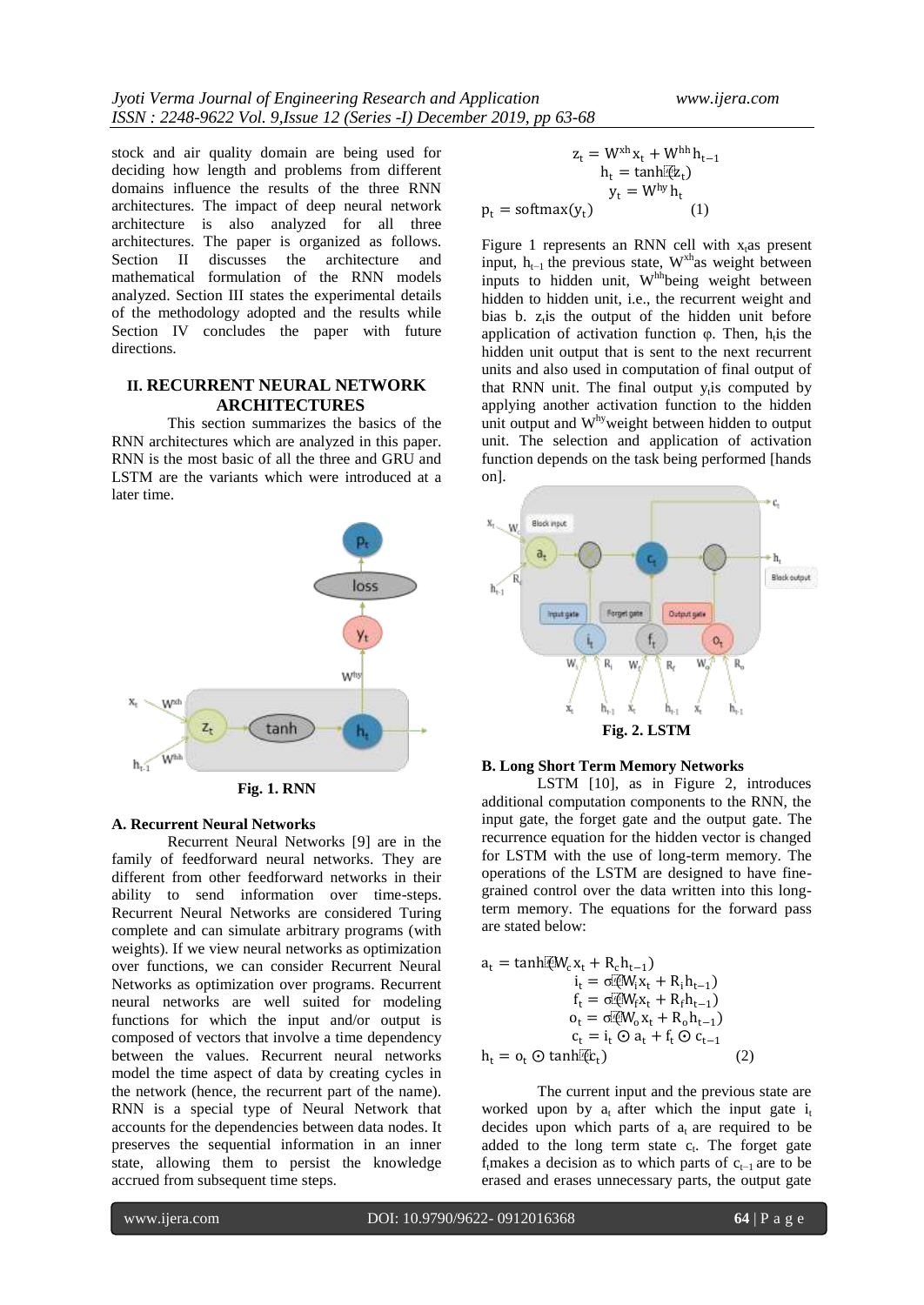$o_t$  decides on the parts of  $c_t$  to be read and shown as output. There exists a short term state  $h_i$ between the

cells and a long term state  $c<sub>t</sub>$ in which the memories are dropped and added by the respective gates.

| <b>Dataset</b> | Source                             | of<br>No.           | Description                                                                        |
|----------------|------------------------------------|---------------------|------------------------------------------------------------------------------------|
|                |                                    | <b>Observations</b> |                                                                                    |
| Dataset        | [12]                               | 2826                | Half Hourly values of Electricity Demand ranging from 01-<br>01-1991 to 01-03-1999 |
| Dataset        | [13]                               | 5671                | Daily Yahoo stock price dataset ranging from 09-08-1996 to<br>22-02-2019           |
| Dataset        | <b>UCI</b><br>Repository<br>$[14]$ | 9352                | Hourly Air Quality dataset ranging from 10-03-2004 to 04-04-<br>2005               |

**TABLE I DATASET DESCRIPTION**

#### **C. Gated Recurrent Units**

The Gated Recurrent Unit [11] can be viewed as a simplification of the LSTM, which does not use explicit cell states. The main simplifications are that both state vectors are merged into a single vector. Figure 3 represents a GRU cell and (3) the equations followed during forward pass.

$$
z_{t} = \sigma(W_{xx}^{T}. x_{(t)} + W_{hx}^{T}. h_{(t-1)})
$$
  
\n
$$
r_{t} = \sigma(W_{xr}^{T}. x_{(t)} + W_{hr}^{T}. h_{(t-1)})
$$
  
\n
$$
g_{t} = \tanh(W_{xg}^{T}. x_{(t)} + W_{hg}^{T}. (r_{(t)} \otimes h_{(t-1)}))
$$
  
\n
$$
h_{t} = (1 - z_{t}) \otimes \tanh(W_{xg}^{T}. h_{(t-1)} + z_{t} \otimes g_{t})
$$
  
\n(3)

A single gate controller controls both the forget gate and the input gate. If the gate controller outputs a 1, the input gate is open and the forget gate is closed. If it outputs a 0, the opposite happens. In other words, whenever a memory must be stored, the location where it will be stored is erased first. This is actually a frequent variant to the LSTM cell in and of itself. There is no output gate; the full state vector is output at every time step. However, there is a new gate controller that controls which part of the previous state will be shown to the main layer.



#### **III. EXPERIMENT AND RESULTS**

The methodology followed for the proposed work and the results obtained is being discussed in this section. Figure 4 gives a more descriptive interpretation of the scheme followed. The time series

datasets are first preprocessed for making it trainable using the neural network model. The models are further optimized, regularized and properly tuned for attaining generalized results avoiding underfitting as well as overfitting. The performance evaluation of the three variants of RNN is done using evaluation metrics which finally decides the best forecast model for the problem at hand. The experiments were carried out using the keras library with tensorflow backend and python programming language.



**Fig. 4. Methodology**

#### A. **Dataset Description**

The analysis is carried out on three real world datasets from varying domains and lengths. The description of the datasets is given in Table I.

From the figures of the dataset, it can be observed that Dataset 1 follows a particular pattern repeating itself, however the number of observations are low. Dataset 2 seems to be fluctuating in unequal intervals indicating more complexity. Dataset 3 is not as complex but it consists of the maximum number of observations out of the three. The aim is to analyze the performance of the models in such differing set of scenarios of datasets.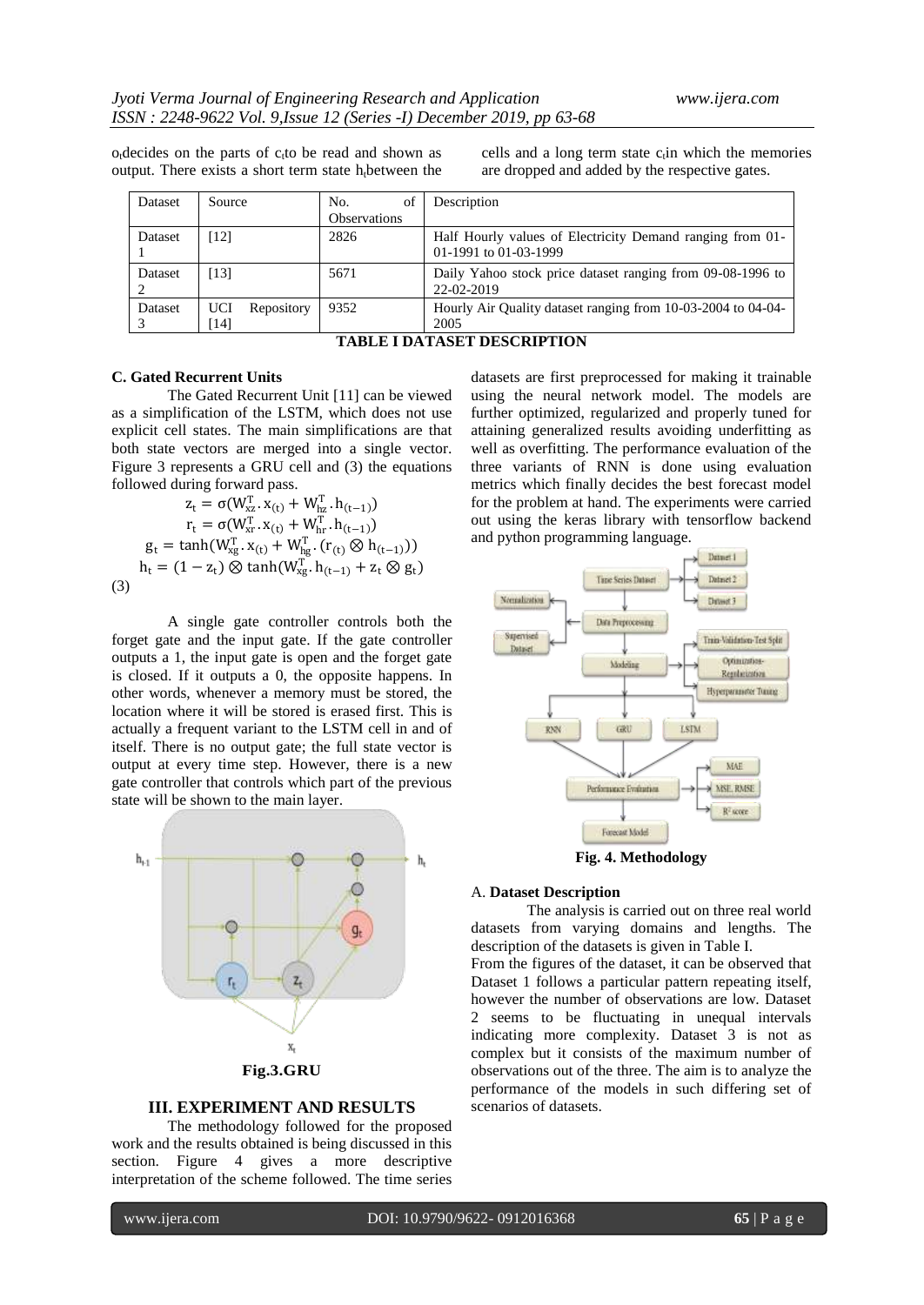

The datasets described are raw datasets, i.e., preprocessing is required for making them usable. Since, neural network architecture is being used, converting the series to a stationary set is not a mandatory step. The values range go high as well as



Regularization tries to overcome overfitting by choosing anlow due to which data normalization is performed in order to standardize the inputs and approach faster towards the global minima. It also ensures that larger inputs do not overwhelm or

become dominant. Min-max normalization, as described in (4), is performed in a range of 0 to 1. It does not change the data pattern or characteristics but only readjusts the scale of the data.



Data pre-processing step also includes the conversion to a supervised data format since time series datasets are being dealt with in here. One-step ahead forecast is to be done where the next time step  $(t+1)$  is predicted. Originally the univariate time series dataset consists of only one feature column. We divide this time series into input  $(x)$  and output  $(y)$  using lag time method. Lags differ in all three datasets. Dataset 1 consists of lag size 6, Dataset 2 of size 40 and Dataset 3 of size 4.

#### **B. Network Modelling**

Modeling the neural network architecture such that it performs optimally requires setting and tuning different configurations of the network. The supervised data is split into a train-validation-test split for proper estimation of error. Optimization is the minimization of loss function with respect to the parameters of our model. Here, ADAM optimizer is used as stated in [15]. ADAM optimizer is robust and is used frequently used for training RNN architectures. Now, optimizers mainly aim to decrease the training error. But, sometimes this results in overfitting, i.e., the model fits well on the training data but unable to fit on the test data. approximately high value for the parameters governing the capacity of the model and then controlling it by adding a regularization term to the error function. In our work, we have used Dropout regularization as and when required [2]. A dropout layer blocks a random set of cell units in one iteration. Blocked units do not receive and do not transmit information. Removing connections in the network reduces the number of free parameters to be estimated during training and the complexity of the network. Consequently, dropout helps to prevent over-fitting. Dropout ratio of 0.2 is used in our work in the hidden layer. Hyperparameters are the settings that are not adapted by the learning algorithm since that would result in model overfitting. Hidden layers of size 2 and 3 were experimented upon. The number of hidden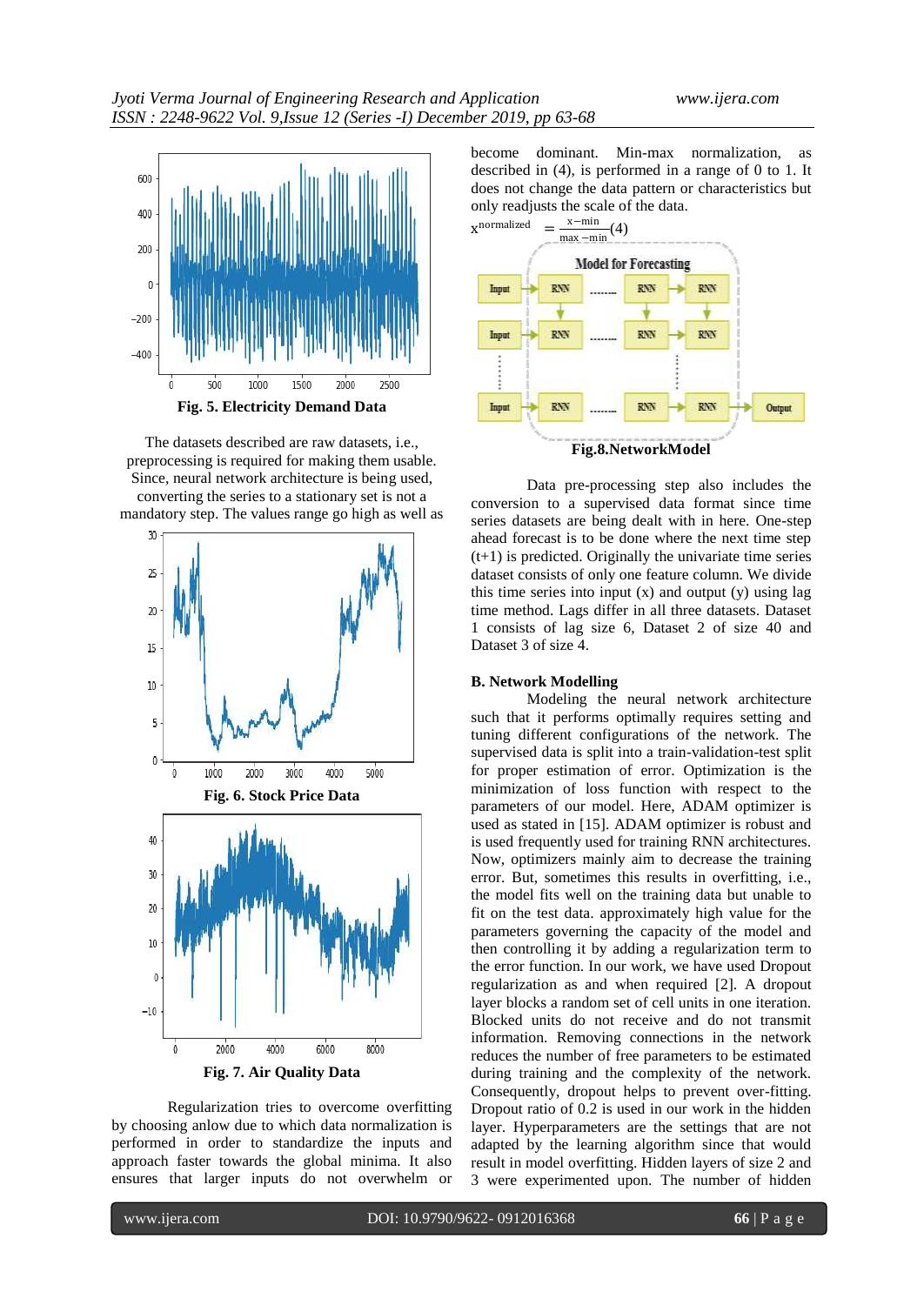nodes was set to form a narrow architecture. Number of epochs is tuned for the problem at hand. Figure 8 represents a network model denoting the input, output and dynamic number of the hidden layers as well as units of the forecast model developed.

### **C. Performance Metrics**

Four performance evaluation metrics are used to assess forecast accuracy. These error metrics are frequently used for assessing model accuracy. After evaluating all the forecast models according to the above stated metrics, the best configured forecast model is decided upon.These are shown in Table II below:

T**ABLE II PERFORMANCE EVALUATION METRICS**

| <b>Metric</b> | <b>Description</b>               |                                                                                                                         |  |  |
|---------------|----------------------------------|-------------------------------------------------------------------------------------------------------------------------|--|--|
| <b>MAE</b>    | Mean<br>Absolute<br>Error        | $\frac{1}{N}\sum_{n}(y_n^{\text{actual}} - y_n^{\text{predicted}})$                                                     |  |  |
| MSE           | Mean<br>Squared<br>Error         | $\frac{1}{N}$<br>$(y_n^{\text{actual}} - y_n^{\text{predicted}})^2$<br>$n =$                                            |  |  |
| <b>RMSE</b>   | Root<br>Mean<br>Squared<br>Error | $\frac{1}{N}\sum_{n} (y_n^{\text{actual}} - y_n^{\text{predicted}})^2$<br>$n=1$                                         |  |  |
| $R^2$ score   | $R^2$ score                      | $\sum_{n=1}^{N} (y_n^{\text{actual}} - y_n^{\text{predicted}})$<br>$V_p^{\text{actual}} - \vec{v}_p^{\text{predicted}}$ |  |  |

Here, N is the total number of observations for which the error is evaluated.  $y_n^{\text{actual}}$  is the actual observation in nth position and  $y_n^{\text{predicted}}$  the predicted value.

#### **D. Results**

As stated earlier, the experiments are carried out on three datasets from different real world domains. Three architectures of Recurrent Neural Networks, being RNN, LSTM, GRU, areused for forecasting one step-ahead result. The results shown below in Table III show the performance evaluation parameter for a 2 layer architecture while Table IV show for a 3 layered architecture.

**TABLE III PERFORMANCE EVALUATION FOR A 2- LAYERED ARCHITECTURE**

|            | <b>Performance Metrics</b> |            |            |             |                |
|------------|----------------------------|------------|------------|-------------|----------------|
|            | Dataset                    | <b>MAE</b> | <b>MSE</b> | <b>RMSE</b> | $R^2$<br>score |
|            | Dataset                    | 0.0916     | 0.0149     | 0.1221      | 0.5433         |
| <b>RNN</b> | Dataset                    | 0.0554     | 0.0041     | 0.0638      | 0.6498         |
|            | Dataset                    | 0.0209     | 0.0006     | 0.0250      | 0.9427         |
| GRU        | Dataset                    | 0.0918     | 0.0146     | 0.1209      | 0.5519         |

|             | Dataset<br>2 | 0.0462 | 0.0035 | 0.0595 | 0.6958 |
|-------------|--------------|--------|--------|--------|--------|
|             | Dataset      | 0.0200 | 0.0006 | 0.0242 | 0.9463 |
| <b>LSTM</b> | Dataset      | 0.0917 | 0.0146 | 0.1209 | 0.5519 |
|             | Dataset      | 0.0442 | 0.0027 | 0.0525 | 0.7631 |
|             | Dataset<br>3 | 0.0157 | 0.0004 | 0.0204 | 0.9619 |

**TABLE IV PERFORMANCE EVALUATION FOR A 3- LAYERED ARCHITECTURE**

|                  | <b>Performance Metrics</b> |        |            |                 |                   |
|------------------|----------------------------|--------|------------|-----------------|-------------------|
|                  | Dataset                    | MAE    | <b>MSE</b> | <b>RMS</b><br>E | $R^2$<br>score    |
| R<br>N<br>N      | Dataset 1                  | 0.0915 | 0.0148     | 0.121<br>7      | 0.546<br>2        |
|                  | Dataset 2                  | 0.0619 | 0.0050     | 0.070<br>8      | 0.570<br>1        |
|                  | Dataset 3                  | 0.0224 | 0.0007     | 0.026<br>7      | 0.935<br>$\Omega$ |
| G<br>R<br>U      | Dataset 1                  | 0.0925 | 0.0147     | 0.121<br>2      | 0.549<br>7        |
|                  | Dataset 2                  | 0.0429 | 0.0028     | 0.052<br>9      | 0.759<br>4        |
|                  | Dataset 3                  | 0.0199 | 0.0006     | 0.024<br>6      | 0.944<br>8        |
| L<br>S<br>T<br>M | Dataset 1                  | 0.0935 | 0.0145     | 0.120<br>4      | 0.555<br>3        |
|                  | Dataset 2                  | 0.0468 | 0.0033     | 0.057<br>7      | 0.713<br>7        |
|                  | Dataset 3                  | 0.0167 | 0.0004     | 0.021<br>4      | 0.958<br>1        |

The results are stated for well tuned models achieved after experiments for generalizing the model for a better test performance on unknown samples. From the table of results, many observations can be made about the performance of the forecast model. In the case of network performance, it can be seen that LSTM performs the best out of all three models in all the scenarios. As such, the LSTM architecture is the superior architecture amongst the three variants of RNN which have been analyzed in this paper. Also, deeper network architecture does not always guarantee better performance. Models with less number of hidden layers also perform well when tuned appropriately. Further, deeper networks lead to more complex models and costly time consumption. Therefore, proper tuning of model parameters as well as hyperparameters is a must before adopting a deep architecture.

Concerning the datasets, more amount of data leads to better performance. Dataset 1 has the least number of observations which leads to the model requiring more parameters for a better forecast performance. Both LSTM and GRU performs well on dataset 2 consisting of complex and fluctuating data, hence the complex structure of these RNN variants